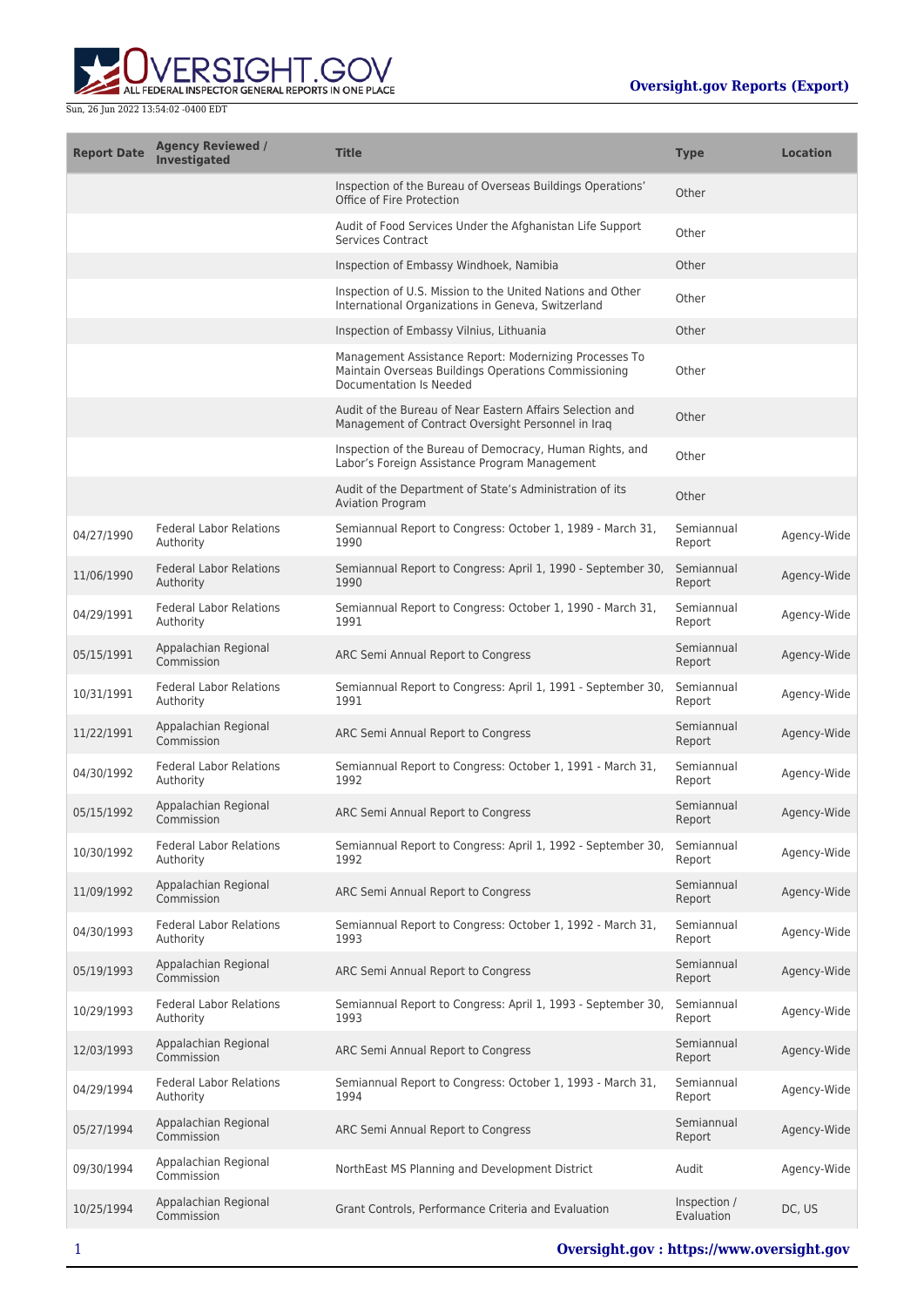## **Oversight.gov Reports (Export)**



| <b>Report Date</b> | <b>Agency Reviewed /</b><br>Investigated    | <b>Title</b>                                                         | <b>Type</b>                | <b>Location</b> |
|--------------------|---------------------------------------------|----------------------------------------------------------------------|----------------------------|-----------------|
| 10/26/1994         | <b>Federal Labor Relations</b><br>Authority | Semiannual Report to Congress: April 1, 1994 - September 30,<br>1994 | Semiannual<br>Report       | Agency-Wide     |
| 10/27/1994         | Appalachian Regional<br>Commission          | Regional Tourism Initiative                                          | Review                     | KY, US          |
| 12/05/1994         | Appalachian Regional<br>Commission          | I-1 Visa Waiver - MD                                                 | Inspection /<br>Evaluation | MD, US          |
| 12/05/1994         | Appalachian Regional<br>Commission          | ARC Semi Annual Report to Congress                                   | Semiannual<br>Report       | Agency-Wide     |
| 12/08/1994         | Appalachian Regional<br>Commission          | I-1 Visa Waiver - VA                                                 | Inspection /<br>Evaluation | VA, US          |
| 12/08/1994         | Appalachian Regional<br>Commission          | I-1 Visa Waiver - WV                                                 | Inspection /<br>Evaluation | WV, US          |
| 12/19/1994         | Appalachian Regional<br>Commission          | I-1 Visa Waiver - WV                                                 | Inspection /<br>Evaluation | WV, US          |
| 12/21/1994         | Appalachian Regional<br>Commission          | Review of the Research Foundation of State University of NY          | Review                     | NY, US          |
| 12/23/1994         | Appalachian Regional<br>Commission          | I-1 Visa Waiver - WV                                                 | Review                     | WV, US          |
| 01/04/1995         | Appalachian Regional<br>Commission          | WV Department of Commerce Labor and Environmental<br>Resources       | Audit                      | Agency-Wide     |
| 02/22/1995         | Appalachian Regional<br>Commission          | Consolidated Technical Assistance Grant - AL                         | Audit                      | AL, US          |
| 03/07/1995         | Appalachian Regional<br>Commission          | J-1 Visa Waiver - AL                                                 | Inspection /<br>Evaluation | AL, US          |
| 03/08/1995         | Appalachian Regional<br>Commission          | LEED Grant - Economic Development Institute                          | Audit                      | AL, US          |
| 03/09/1995         | Appalachian Regional<br>Commission          | J-1 Visa Waiver - AL                                                 | Inspection /<br>Evaluation | AL, US          |
| 03/28/1995         | Appalachian Regional<br>Commission          | Enterprise Development Program                                       | Audit                      | PA, US          |
| 03/28/1995         | Appalachian Regional<br>Commission          | Upper Catawba River Basin Water Quality Program                      | Audit                      | NC, US          |
| 03/28/1995         | Appalachian Regional<br>Commission          | <b>SEDA - Council of Governments</b>                                 | Audit                      | PA, US          |
| 03/28/1995         | Appalachian Regional<br>Commission          | Buckeye Hills-Hocking Valley Regional Development                    | Audit                      | OH, US          |
| 03/28/1995         | Appalachian Regional<br>Commission          | OH Valley Regional Development Commission                            | Audit                      | OH, US          |
| 03/28/1995         | Appalachian Regional<br>Commission          | NC Western Piedmont Council of Government                            | Audit                      | NC, US          |
| 03/28/1995         | Appalachian Regional<br>Commission          | SC Appalachian Council of Governments - RLF                          | Audit                      | SC, US          |
| 03/31/1995         | Appalachian Regional<br>Commission          | MS Resource Center Development Project                               | Audit                      | MS, US          |
| 03/31/1995         | Appalachian Regional<br>Commission          | <b>Business Development RLF - SC</b>                                 | Audit                      | Agency-Wide     |
| 03/31/1995         | Appalachian Regional<br>Commission          | Seneca Trail Resource Conservation and Development Council           | Review                     | NY, US          |
| 04/12/1995         | Appalachian Regional<br>Commission          | Excellence Project at Dalton High School                             | Audit                      | GA, US          |
| 04/25/1995         | Appalachian Regional<br>Commission          | Dental Care for Appalachia Children                                  | Audit                      | KY, US          |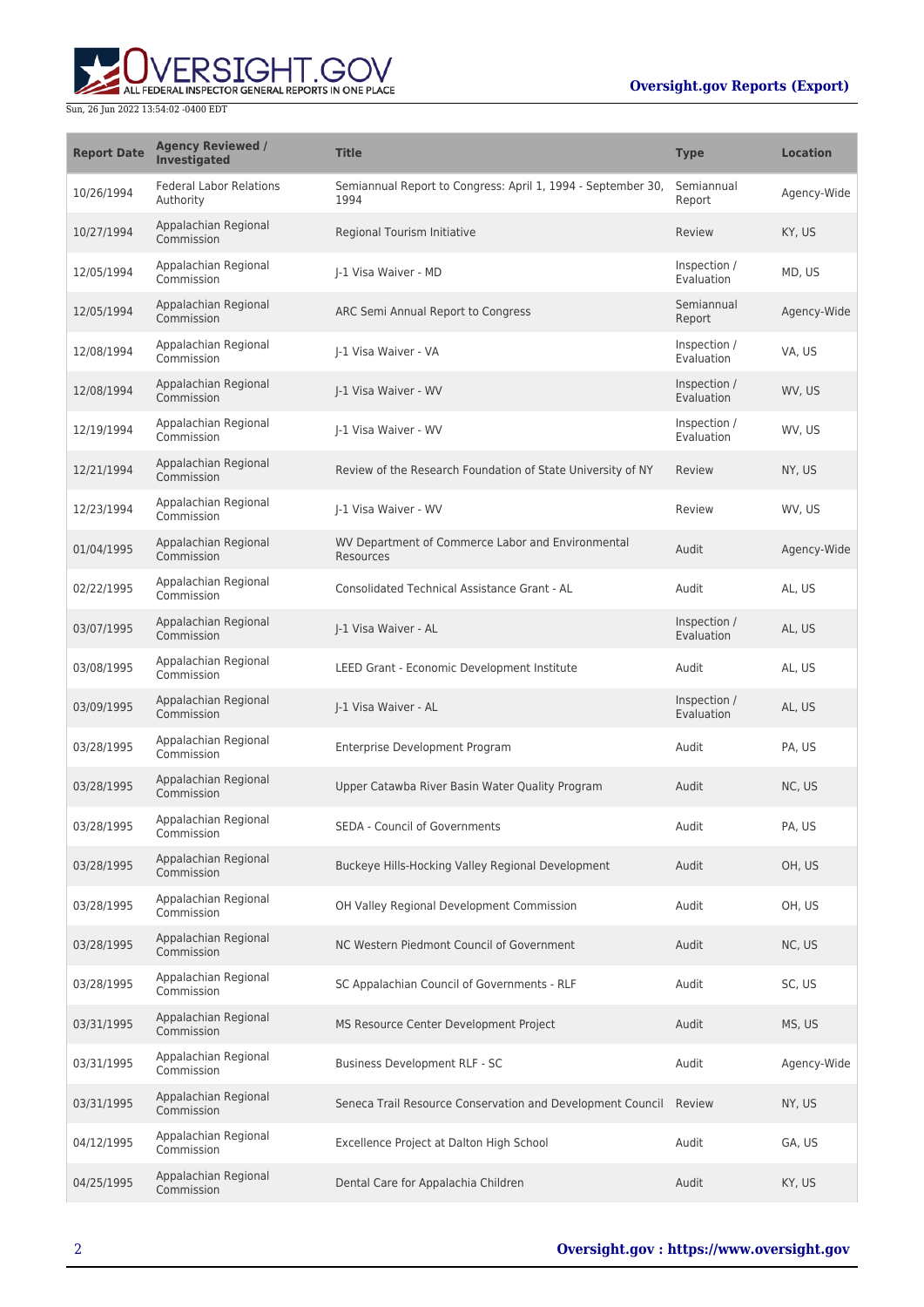## **Oversight.gov Reports (Export)**



| <b>Report Date</b> | <b>Agency Reviewed /</b><br>Investigated    | <b>Title</b>                                                                            | <b>Type</b>                | <b>Location</b> |
|--------------------|---------------------------------------------|-----------------------------------------------------------------------------------------|----------------------------|-----------------|
| 04/27/1995         | Appalachian Regional<br>Commission          | Western MD Multi Bank Community Development Corporation                                 | Audit                      | MD, US          |
| 04/27/1995         | Appalachian Regional<br>Commission          | Western MD Community College Video Network                                              | Audit                      | MD, US          |
| 04/27/1995         | Appalachian Regional<br>Commission          | Tri-County Council for Western MD                                                       | Audit                      | MD, US          |
| 04/28/1995         | Appalachian Regional<br>Commission          | Building the Economic Cornerstone of WV                                                 | Review                     | WV, US          |
| 04/28/1995         | <b>Federal Labor Relations</b><br>Authority | Semiannual Report to Congress: October 1, 1994 - March 31,<br>1995                      | Semiannual<br>Report       | Agency-Wide     |
| 05/01/1995         | Appalachian Regional<br>Commission          | Controls over Contracts/Grants with Expired Performance<br>Periods                      | Review                     | DC, US          |
| 05/02/1995         | Appalachian Regional<br>Commission          | NC Department of Administration - Consolidated Technical<br>Assistance Grant            | Audit                      | NC, US          |
| 05/08/1995         | Appalachian Regional<br>Commission          | Review of Hindman Settlement School                                                     | Review                     | KY, US          |
| 05/18/1995         | Appalachian Regional<br>Commission          | ARC Semi Annual Report to Congress                                                      | Semiannual<br>Report       | Agency-Wide     |
| 06/05/1995         | Appalachian Regional<br>Commission          | Infrastructure Development for the 21st Century                                         | Audit                      | VA, US          |
| 06/20/1995         | Appalachian Regional<br>Commission          | Review of TN Center for Research and Development                                        | Review                     | TN, US          |
| 06/30/1995         | Appalachian Regional<br>Commission          | Full Time School/Summer Tutorial Program for Dyslexic<br><b>Students</b>                | Review                     | KY, US          |
| 07/11/1995         | Appalachian Regional<br>Commission          | NY State Summer Institutes Grant                                                        | Review                     | NY, US          |
| 08/01/1995         | Appalachian Regional<br>Commission          | <b>WV Telelearning Network</b>                                                          | Audit                      | WV, US          |
| 08/25/1995         | Appalachian Regional<br>Commission          | Review of Friendship House Inc.                                                         | Review                     | GA, US          |
| 09/25/1995         | Appalachian Regional<br>Commission          | Review of TN Department of Education Adult Literacy                                     | Review                     | Agency-Wide     |
| 09/26/1995         | Appalachian Regional<br>Commission          | Review of Ohio Department of Development, Appalachian<br>Industrial Re-training Project | Review                     | OH, US          |
| 09/28/1995         | Appalachian Regional<br>Commission          | Review of Health Care Information                                                       | Review                     | OH, US          |
| 09/30/1995         | Appalachian Regional<br>Commission          | Flexible Manufacturing Networks                                                         | Review                     | Agency-Wide     |
| 10/10/1995         | Appalachian Regional<br>Commission          | Review of Seedling Grants Program                                                       | Audit                      | KY, US          |
| 10/10/1995         | Appalachian Regional<br>Commission          | TN Department of Economic and Community Devlopment                                      | Audit                      | TN, US          |
| 11/03/1995         | Appalachian Regional<br>Commission          | ARC Semi Annual Report to Congress                                                      | Semiannual<br>Report       | Agency-Wide     |
| 11/29/1995         | Appalachian Regional<br>Commission          | RLF Enterprise Development Grants and Regional Incubator<br>Grant                       | Review                     | Agency-Wide     |
| 11/30/1995         | Appalachian Regional<br>Commission          | Rural Health Care Expansion Project                                                     | Review                     | WV, US          |
| 12/13/1995         | Appalachian Regional<br>Commission          | <b>Consolidated Technical Assistance Grant - NY</b>                                     | Audit                      | NY, US          |
| 12/15/1995         | Appalachian Regional<br>Commission          | J-1 Visa Waiver - KY                                                                    | Inspection /<br>Evaluation | KY, US          |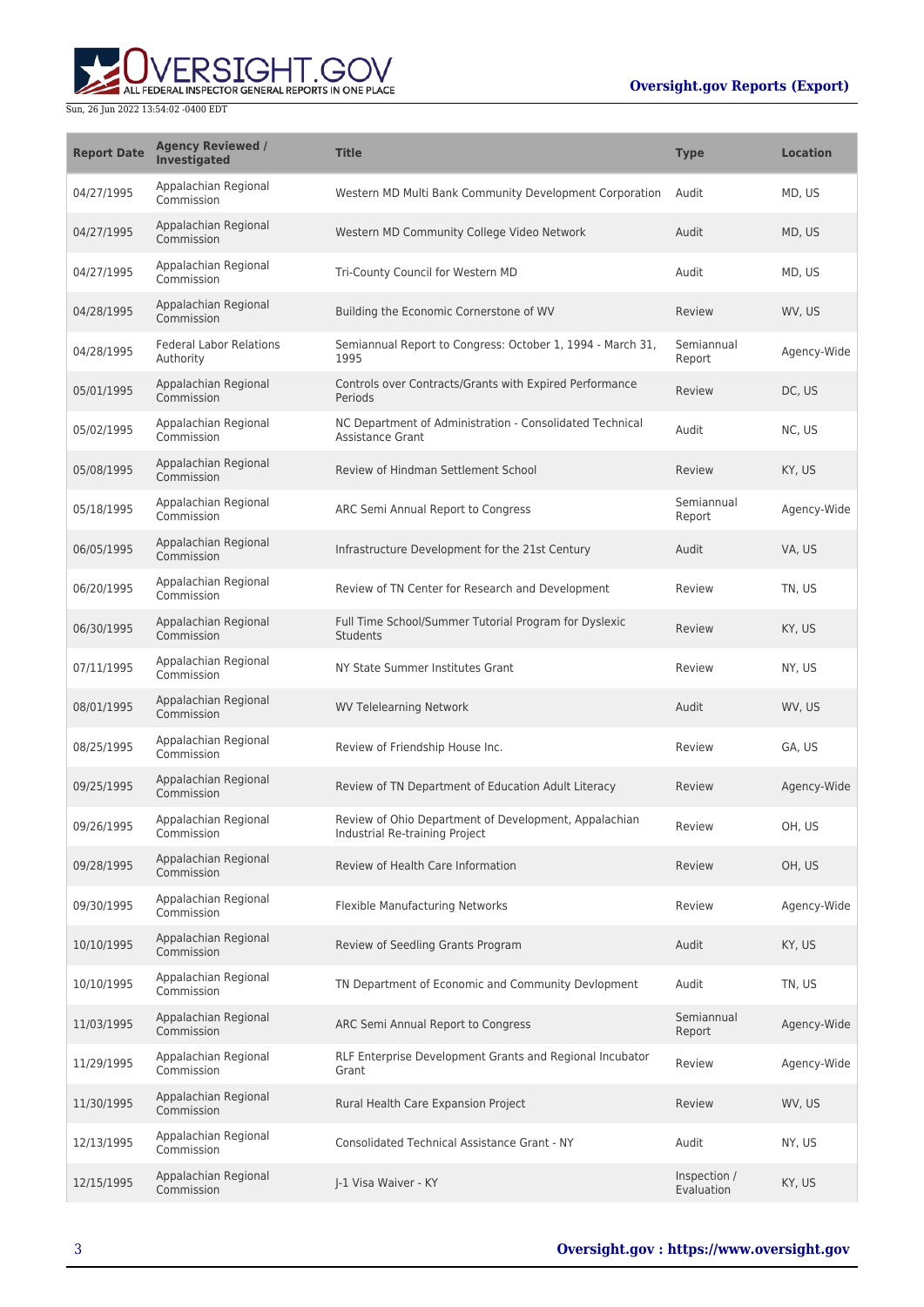# RSIGHT.GOV ALL FEDERAL INSPECTOR GENERAL REPORTS IN ONE PLACE

| <b>Report Date</b> | <b>Agency Reviewed /</b><br>Investigated    | <b>Title</b>                                                                                                         | <b>Type</b>                | <b>Location</b>                    |
|--------------------|---------------------------------------------|----------------------------------------------------------------------------------------------------------------------|----------------------------|------------------------------------|
| 12/15/1995         | Appalachian Regional<br>Commission          | I-1 Visa Waiver - WV                                                                                                 | Inspection /<br>Evaluation | WV, US                             |
| 12/18/1995         | Appalachian Regional<br>Commission          | J-1 Visa Waiver - Survey Selected Health Care Providers                                                              | Inspection /<br>Evaluation | Agency-Wide                        |
| 12/20/1995         | Appalachian Regional<br>Commission          | I-1 Visa Waiver - KY                                                                                                 | Inspection /<br>Evaluation | KY, US                             |
| 12/21/1995         | Appalachian Regional<br>Commission          | Appalachian Workforce Development Project                                                                            | Audit                      | PA, US                             |
| 01/02/1996         |                                             | 1993 CROP DISASTER PAYMENTS - BROOKS/JIM HOGG COS.,<br>ТX                                                            | Audit                      |                                    |
| 01/02/1996         | Appalachian Regional<br>Commission          | Memorandum Report on ARC Travel Vouchers and<br><b>Reimbursement Calculations</b>                                    | Inspection /<br>Evaluation | DC, US                             |
| 01/17/1996         | Appalachian Regional<br>Commission          | Enhancing Manufacturing Competitiveness in Appalachia                                                                | Audit                      | OH, US                             |
| 02/28/1996         | Appalachian Regional<br>Commission          | Review of Onan Corporation Employee Training Program                                                                 | Audit                      | AL, US                             |
| 03/21/1996         | Appalachian Regional<br>Commission          | Response to Survey on Grantee Claims Processing                                                                      | Inspection /<br>Evaluation | DC, US                             |
| 03/22/1996         | Appalachian Regional<br>Commission          | Interim Survey Report of ARC Grants Awarded for Industrial<br>Park Site Improvements                                 | Inspection /<br>Evaluation | Agency-Wide                        |
| 03/26/1996         | Appalachian Regional<br>Commission          | Report on Research Foundation of SUNY Regional<br>Development Initiative to Enhance Manufacturing<br>Competitiveness | Review                     | NY, US                             |
| 03/27/1996         | Appalachian Regional<br>Commission          | Three River Waste Management Authority                                                                               | Audit                      | MS, US                             |
| 03/29/1996         | Appalachian Regional<br>Commission          | J-1 Visa Waiver - SC                                                                                                 | Inspection /<br>Evaluation | SC, US                             |
| 04/03/1996         | Appalachian Regional<br>Commission          | J-1 Visa Waiver - SC                                                                                                 | Inspection /<br>Evaluation | SC, US                             |
| 04/03/1996         | Appalachian Regional<br>Commission          | Cullman Water Reservoir Project                                                                                      | Audit                      | AL, US                             |
| 04/19/1996         | Appalachian Regional<br>Commission          | Review of Interactive Distance Learning Network                                                                      | Audit                      | AL, US                             |
| 04/29/1996         | <b>Federal Labor Relations</b><br>Authority | Semiannual Report to Congress: October 1, 1995 - March 31,<br>1996                                                   | Semiannual<br>Report       | Agency-Wide                        |
| 05/01/1996         | Appalachian Regional<br>Commission          | Immunization Outreach Program for Appalachian Children                                                               | Audit                      | SC, US                             |
| 05/02/1996         | Appalachian Regional<br>Commission          | Consolidated Technical Assistance Grant - MS                                                                         | Audit                      | $\bullet$ MS, US<br>$\cdot$ MS, US |
| 05/05/1996         | Appalachian Regional<br>Commission          | Financial Statements and Single Audit Review - North Central<br>PA                                                   | Inspection /<br>Evaluation | Agency-Wide                        |
| 05/15/1996         | Appalachian Regional<br>Commission          | WV Rural Development Council Empowerment Zone &<br><b>Enterprise Communities Program</b>                             | Audit                      | WV, US                             |
| 05/15/1996         | Appalachian Regional<br>Commission          | Kanawha County Schools Regulatory Training Center                                                                    | Audit                      | WV, US                             |
| 05/15/1996         | Appalachian Regional<br>Commission          | Alliance for the Arts                                                                                                | Audit                      | WV, US                             |
| 05/17/1996         | Appalachian Regional<br>Commission          | ARC Semi Annual Report to Congress                                                                                   | Semiannual<br>Report       | Agency-Wide                        |
| 05/29/1996         | Appalachian Regional<br>Commission          | ARC Memorandums of Understanding and Agreement                                                                       | Review                     | Agency-Wide                        |
| 06/14/1996         | Appalachian Regional<br>Commission          | NC Department of Human Resources                                                                                     | Audit                      | NC, US                             |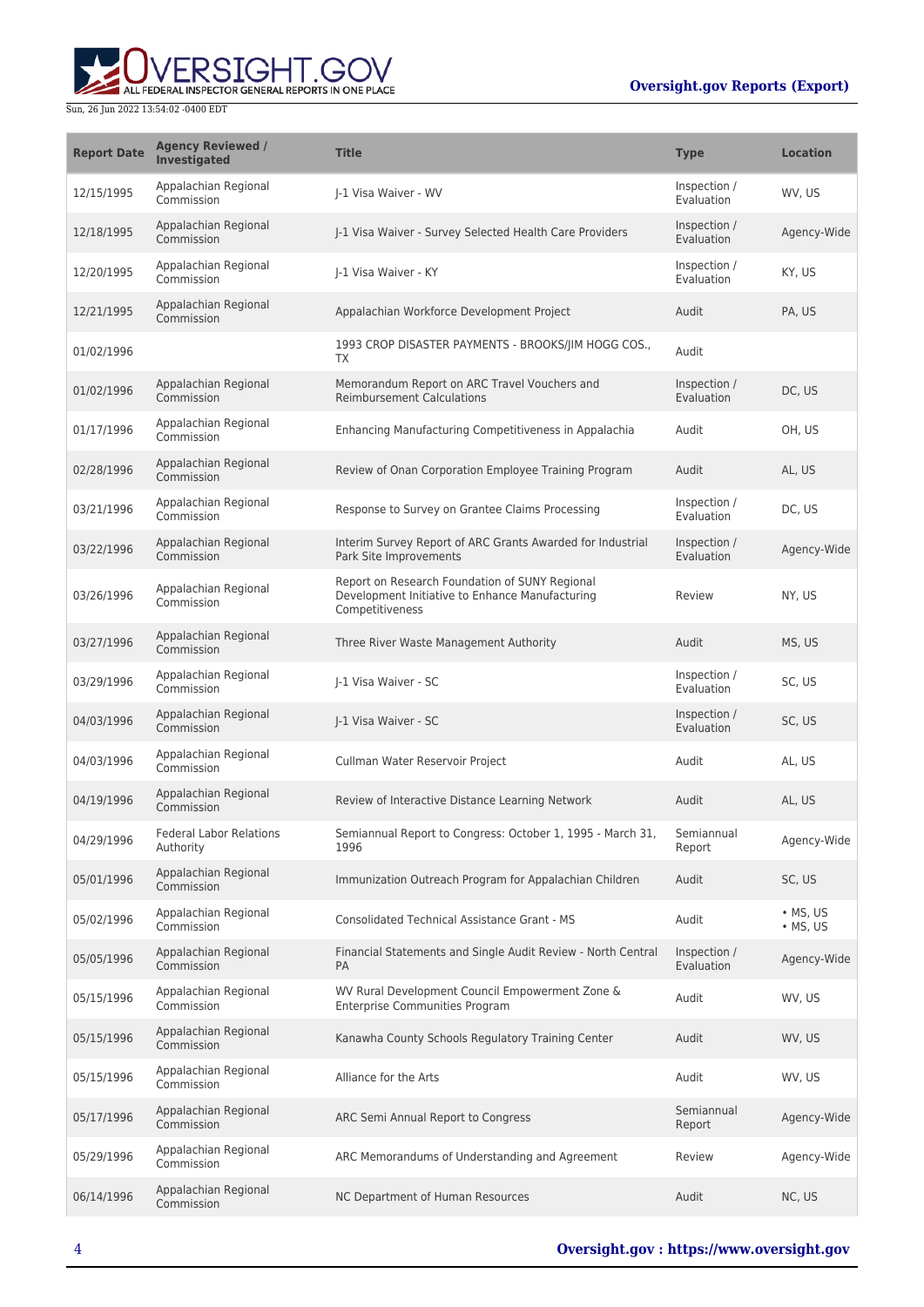

| <b>Report Date</b> | <b>Agency Reviewed /</b><br>Investigated | <b>Title</b>                                                                                      | <b>Type</b>                | <b>Location</b>                  |
|--------------------|------------------------------------------|---------------------------------------------------------------------------------------------------|----------------------------|----------------------------------|
| 07/12/1996         | Appalachian Regional<br>Commission       | Towns County Drop-out Prevention Project                                                          | Audit                      | GA, US                           |
| 07/19/1996         | Appalachian Regional<br>Commission       | Murray County Apprenticeship Program                                                              | Audit                      | GA, US                           |
| 07/25/1996         | Appalachian Regional<br>Commission       | Volunteers for Communities Program                                                                | Audit                      | VA, US                           |
| 07/30/1996         | Appalachian Regional<br>Commission       | Consolidated Technical Assistance Grant - PA                                                      | Audit                      | PA, US                           |
| 07/31/1996         | Appalachian Regional<br>Commission       | Whitfield County Apprenticeship Program                                                           | Audit                      | GA, US                           |
| 07/31/1996         | Appalachian Regional<br>Commission       | <b>Review of Status of Service Contracts</b>                                                      | Review                     | DC, US                           |
| 08/01/1996         | Appalachian Regional<br>Commission       | Controls over Contracts/Grants with Expired Performance<br>Periods                                | Review                     | DC, US                           |
| 08/02/1996         | Appalachian Regional<br>Commission       | I-1 Visa Waiver - GA                                                                              | Inspection /<br>Evaluation | GA, US                           |
| 08/16/1996         | Appalachian Regional<br>Commission       | Southern Technology Council                                                                       | Review                     | Agency-Wide                      |
| 08/16/1996         | Appalachian Regional<br>Commission       | Southern Growth Policies Board                                                                    | Audit                      | Agency-Wide                      |
| 08/16/1996         | Appalachian Regional<br>Commission       | Southern Technology Council                                                                       | Review                     | Agency-Wide                      |
| 08/27/1996         | Appalachian Regional<br>Commission       | Digitization of Cadastral Maps                                                                    | Review                     | VA, US                           |
| 08/27/1996         | Appalachian Regional<br>Commission       | Southern Tier East Regional Development Board - NY                                                | Audit                      | NY, US                           |
| 08/28/1996         | Appalachian Regional<br>Commission       | MD Department of Business and Economic Development                                                | Audit                      | MD, US                           |
| 08/28/1996         | Appalachian Regional<br>Commission       | Report of Applying Agreed-Upon Procedures - MD Department<br>of Business and Economic Development | Audit                      | MD, US                           |
| 08/30/1996         | Appalachian Regional<br>Commission       | LDD and the Multi-County Shared and Distributed GIS System                                        | Audit                      | VA, US                           |
| 09/08/1996         |                                          | <b>EMERGENCY FEED PROGRAM IN TEXAS</b>                                                            | Audit                      |                                  |
| 09/11/1996         | Appalachian Regional<br>Commission       | Report of Applying Agreed-Upon Procedures - Concord College Audit                                 |                            | WV. US                           |
| 09/17/1996         | Appalachian Regional<br>Commission       | Local Affiliate Matching Grant Program                                                            | Audit                      | KY, US                           |
| 09/23/1996         | Appalachian Regional<br>Commission       | Memorandum Report on the Review of the Regional VI<br>Planning and Development Council            | Audit                      | WV, US                           |
| 09/30/1996         | Appalachian Regional<br>Commission       | I-1 Visa Waiver - MS                                                                              | Inspection /<br>Evaluation | $\cdot$ TN, US<br>$\cdot$ TN, US |
| 09/30/1996         | Appalachian Regional<br>Commission       | America's Scenic Triangle Tourism Inititative                                                     | Audit                      | TN, US                           |
| 09/30/1996         | Appalachian Regional<br>Commission       | Enterprise Development Program                                                                    | Audit                      | PA, US                           |
| 09/30/1996         | Appalachian Regional<br>Commission       | Accelerated Grinder Trainer Program                                                               | Audit                      | PA, US                           |
| 09/30/1996         | Appalachian Regional<br>Commission       | Administrative Grant and Enterprise Development Grant                                             | Audit                      | PA, US                           |
| 10/01/1996         | Appalachian Regional<br>Commission       | Review of Jesse Owens Memorial Park Project                                                       | Review                     | AL, US                           |
| 10/10/1996         | Appalachian Regional<br>Commission       | Review of Tourism Project                                                                         | Audit                      | MS, US                           |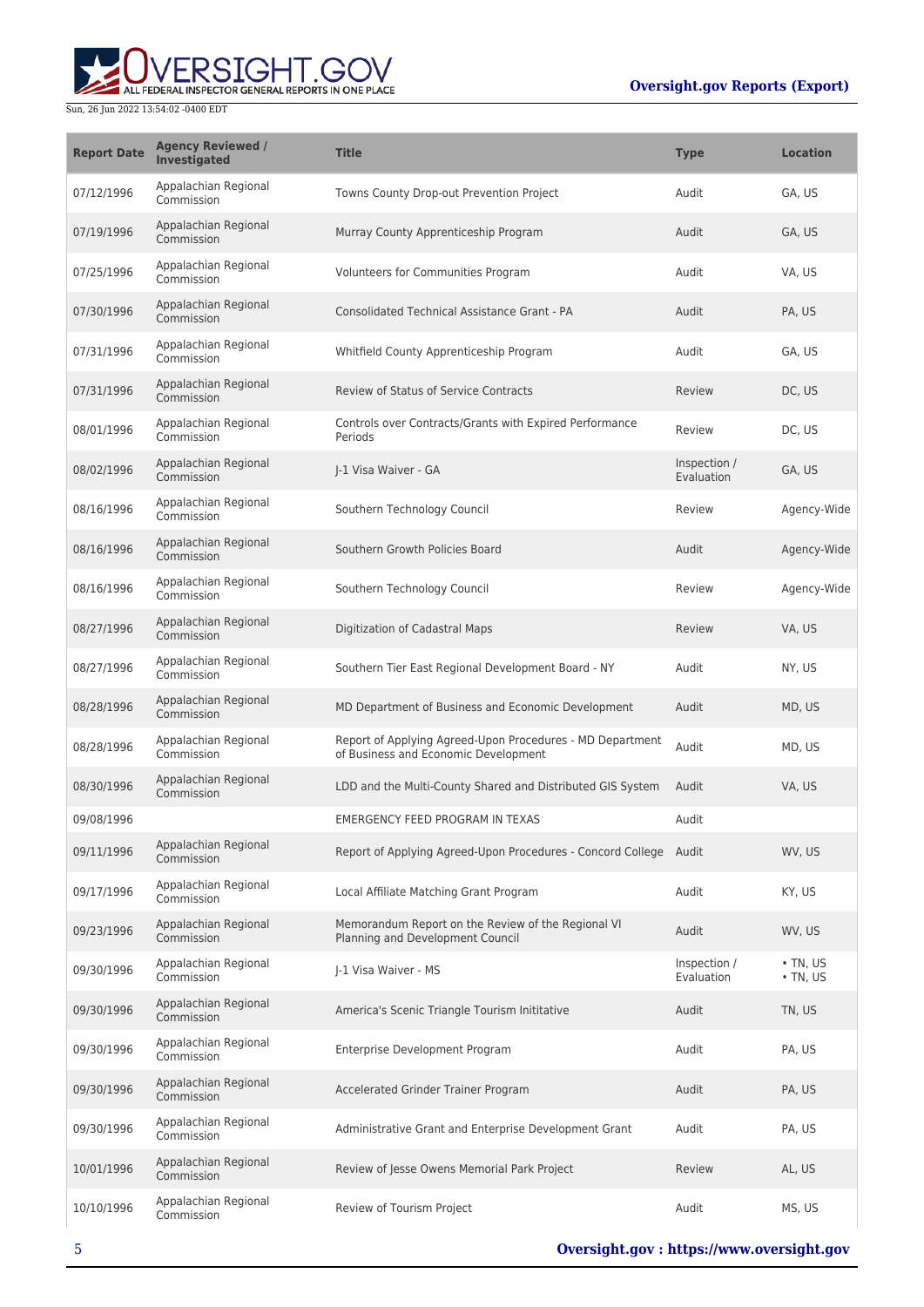

| <b>Report Date</b> | <b>Agency Reviewed /</b><br>Investigated    | <b>Title</b>                                                                        | <b>Type</b>                | <b>Location</b> |
|--------------------|---------------------------------------------|-------------------------------------------------------------------------------------|----------------------------|-----------------|
| 10/11/1996         | Appalachian Regional<br>Commission          | Implementation of the Family Center                                                 | Audit                      | PA, US          |
| 10/15/1996         | Appalachian Regional<br>Commission          | Alliance for Manufacturing Competitiveness Phase II                                 | Audit                      | NY, US          |
| 10/18/1996         | Appalachian Regional<br>Commission          | Municipal Partnership Demonstration                                                 | Audit                      | NY, US          |
| 10/18/1996         | Appalachian Regional<br>Commission          | Rail Line Preservation                                                              | Audit                      | NY, US          |
| 10/18/1996         | Appalachian Regional<br>Commission          | Southern Tier West Regional Planning and Development                                | Audit                      | NY, US          |
| 10/22/1996         | Appalachian Regional<br>Commission          | I-1 Visa Waiver - MS                                                                | Inspection /<br>Evaluation | Agency-Wide     |
| 10/25/1996         | Appalachian Regional<br>Commission          | J-1 Waiver Program MDO Medical Services, Inc.                                       | Inspection /<br>Evaluation | Agency-Wide     |
| 10/25/1996         | Appalachian Regional<br>Commission          | <b>Housing Technical Assistance</b>                                                 | Audit                      | NY, US          |
| 10/29/1996         | Appalachian Regional<br>Commission          | Memorandum on Concord College WV                                                    | Audit                      | WV, US          |
| 10/31/1996         | <b>Federal Labor Relations</b><br>Authority | Semiannual Report to Congress: April 1, 1996 - September 30,<br>1996                | Semiannual<br>Report       | Agency-Wide     |
| 11/01/1996         | Appalachian Regional<br>Commission          | J-1 Visa Waiver - SC                                                                | Inspection /<br>Evaluation | SC, US          |
| 11/29/1996         | Appalachian Regional<br>Commission          | ARC Semi Annual Report to Congress                                                  | Semiannual<br>Report       | Agency-Wide     |
| 12/23/1996         | Appalachian Regional<br>Commission          | Development of long term strategic for economic<br>development                      | Audit                      | KY, US          |
| 01/07/1997         | Appalachian Regional<br>Commission          | Review of Equipment Purchase with ARC Grant Funds                                   | Inspection /<br>Evaluation | SC, US          |
| 01/14/1997         | Appalachian Regional<br>Commission          | Newborn Screening Project                                                           | Audit                      | AL, US          |
| 01/28/1997         | Appalachian Regional<br>Commission          | Home Health Telecommunications Project & Nurse<br>Practitioner Telemedicine Project | Audit                      | SC, US          |
| 02/18/1997         | Appalachian Regional<br>Commission          | J-1 Visa Waiver - KY                                                                | Inspection /<br>Evaluation | KY, US          |
| 02/20/1997         | Appalachian Regional<br>Commission          | Report on Applying Agreed Upon Procedures to NC<br>Department of Administration     | Audit                      | NC, US          |
| 02/20/1997         | Appalachian Regional<br>Commission          | Report of Applying Agreed-Upon Procedures - NC Department<br>of Administration      | Audit                      | NC, US          |
| 03/03/1997         | Appalachian Regional<br>Commission          | Cooperative Tourism Marketing Program to Attract German<br><b>Travelers</b>         | Audit                      | OH, US          |
| 03/12/1997         | Appalachian Regional<br>Commission          | Heritage Corridor Project                                                           | Audit                      | SC, US          |
| 03/19/1997         | Appalachian Regional<br>Commission          | Development Support System                                                          | Audit                      | SC, US          |
| 03/19/1997         | Appalachian Regional<br>Commission          | Library Telecommunications/Computer Network Project                                 | Audit                      | SC, US          |
| 03/26/1997         | Appalachian Regional<br>Commission          | Update Report on Controls and Contacts with Expired<br><b>Performance Periods</b>   | Inspection /<br>Evaluation | DC, US          |
| 04/28/1997         | Appalachian Regional<br>Commission          | Community Oriented Health Care Project - Financial<br>Statement                     | Audit                      | WV, US          |
| 04/28/1997         | Appalachian Regional<br>Commission          | Land Use Plan                                                                       | Audit                      | PA, US          |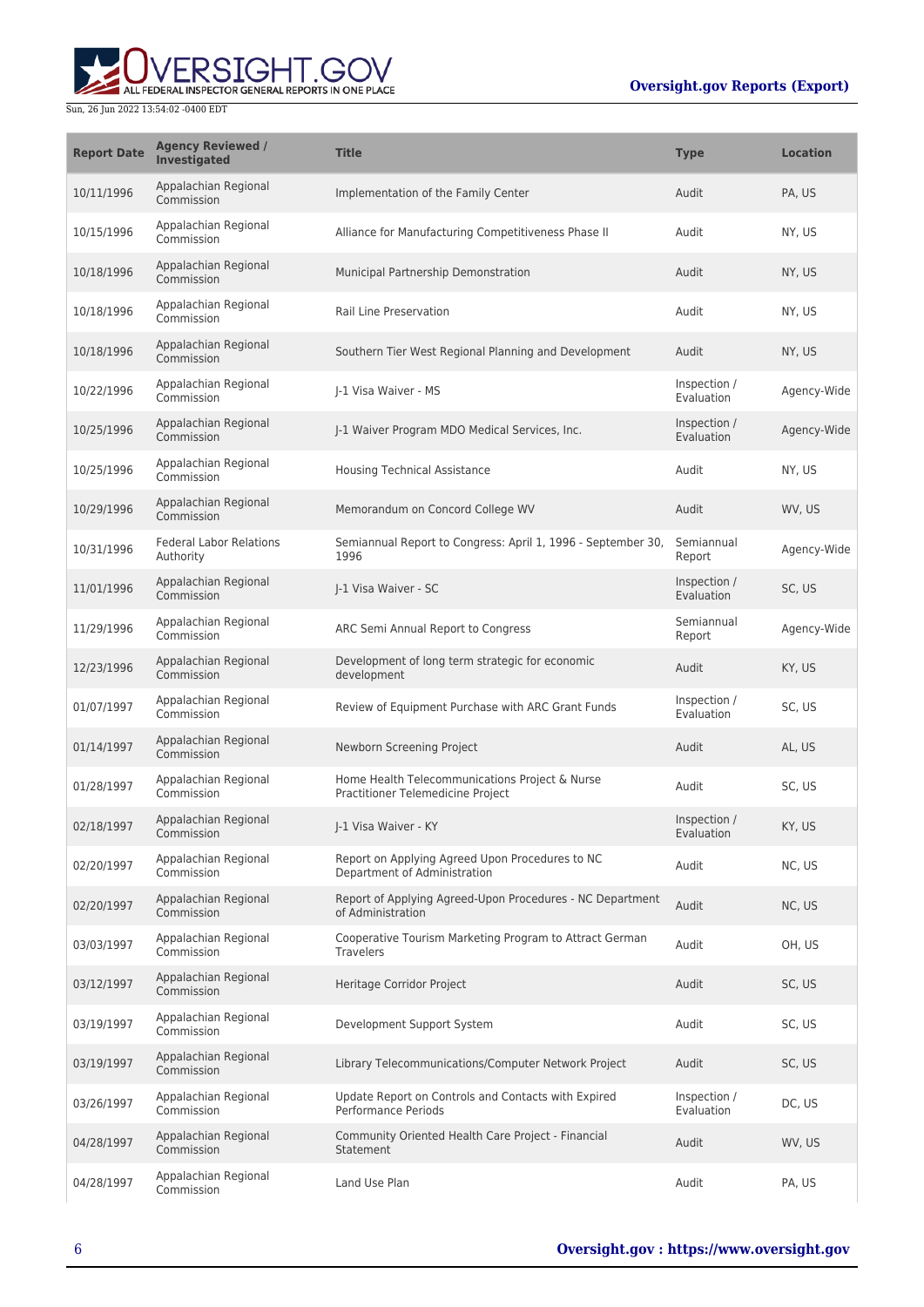# ALL FEDERAL INSPECTOR GENERAL REPORTS IN ONE PLACE Sun, 26 Jun 2022 13:54:02 -0400 EDT

| <b>Report Date</b> | <b>Agency Reviewed /</b><br><b>Investigated</b> | <b>Title</b>                                                                 | <b>Type</b>                | <b>Location</b> |
|--------------------|-------------------------------------------------|------------------------------------------------------------------------------|----------------------------|-----------------|
| 04/28/1997         | Appalachian Regional<br>Commission              | Geotechnical Study for Construction of the Crystal Lake Dam<br>and Reservoir | Audit                      | KY, US          |
| 04/28/1997         | Appalachian Regional<br>Commission              | The Launching Pad - A Business Planning Center                               | Audit                      | KY, US          |
| 04/30/1997         | <b>Federal Labor Relations</b><br>Authority     | Semiannual Report to Congress: October 1, 1996 - March 31,<br>1997           | Semiannual<br>Report       | Agency-Wide     |
| 05/07/1997         | Appalachian Regional<br>Commission              | Technology Learning Center for Workforce Academy                             | Audit                      | GA, US          |
| 05/15/1997         | Appalachian Regional<br>Commission              | Technology for Literacy Program Phase II                                     | Audit                      | GA, US          |
| 05/22/1997         | Appalachian Regional<br>Commission              | ARC Semi Annual Report to Congress                                           | Semiannual<br>Report       | Agency-Wide     |
| 05/27/1997         | Appalachian Regional<br>Commission              | MD Department of Transportation State Highway<br>Administration              | Audit                      | MD, US          |
| 07/02/1997         | Appalachian Regional<br>Commission              | Development of a Strategic Vision for the Economy of the<br>state            | Audit                      | TN, US          |
| 07/09/1997         | Appalachian Regional<br>Commission              | Technology 2020                                                              | Audit                      | TN, US          |
| 07/21/1997         | Appalachian Regional<br>Commission              | Consolidated Technical Assistance Grant - KY                                 | Audit                      | KY, US          |
| 07/25/1997         | Appalachian Regional<br>Commission              | KY Appalachia Task Force Strategic Planning Initiative                       | Audit                      | KY, US          |
| 07/29/1997         | Appalachian Regional<br>Commission              | Enhancing Microcomputer Capacity for Improved Capital<br>Planning            | Audit                      | NY, US          |
| 07/31/1997         | Appalachian Regional<br>Commission              | Rural NY Health Network Project                                              | Audit                      | NY, US          |
| 08/04/1997         | Appalachian Regional<br>Commission              | Regional Geographic Information System                                       | Audit                      | PA, US          |
| 08/04/1997         | Appalachian Regional<br>Commission              | Sustainable Communities Initiative                                           | Audit                      | KY, US          |
| 08/13/1997         | Appalachian Regional<br>Commission              | Advanced Manufacturing Resource Center                                       | Audit                      | NY, US          |
| 08/21/1997         | Appalachian Regional<br>Commission              | Memorandum Report on Contracting and Procurement<br>Practices                | Audit                      | PA. US          |
| 08/27/1997         | Appalachian Regional<br>Commission              | Base Quality System Development and Implementation<br>Project                | Audit                      | NY, US          |
| 09/10/1997         | Appalachian Regional<br>Commission              | J-1 Visa Waiver - AL                                                         | Inspection /<br>Evaluation | AL, US          |
| 09/16/1997         | Appalachian Regional<br>Commission              | Status of Chautaugua County Industrial Development Agency                    | Audit                      | Agency-Wide     |
| 09/23/1997         | Appalachian Regional<br>Commission              | Workforce Development Project                                                | Audit                      | PA, US          |
| 09/23/1997         | Appalachian Regional<br>Commission              | State Wide Manufacturing Marketing Network                                   | Audit                      | PA, US          |
| 09/30/1997         | Appalachian Regional<br>Commission              | J-1 Visa Waiver - WV                                                         | Inspection /<br>Evaluation | WV, US          |
| 10/21/1997         | Appalachian Regional<br>Commission              | ARC FY 2007 Financial Management System                                      | Inspection /<br>Evaluation | DC, US          |
| 10/31/1997         | <b>Federal Labor Relations</b><br>Authority     | Semiannual Report to Congress: April 1, 1997 - September 30,<br>1997         | Semiannual<br>Report       | Agency-Wide     |
| 11/18/1997         | Appalachian Regional<br>Commission              | Review of Northeast AL Manufacturing Technology<br>Consortium                | Audit                      | AL, US          |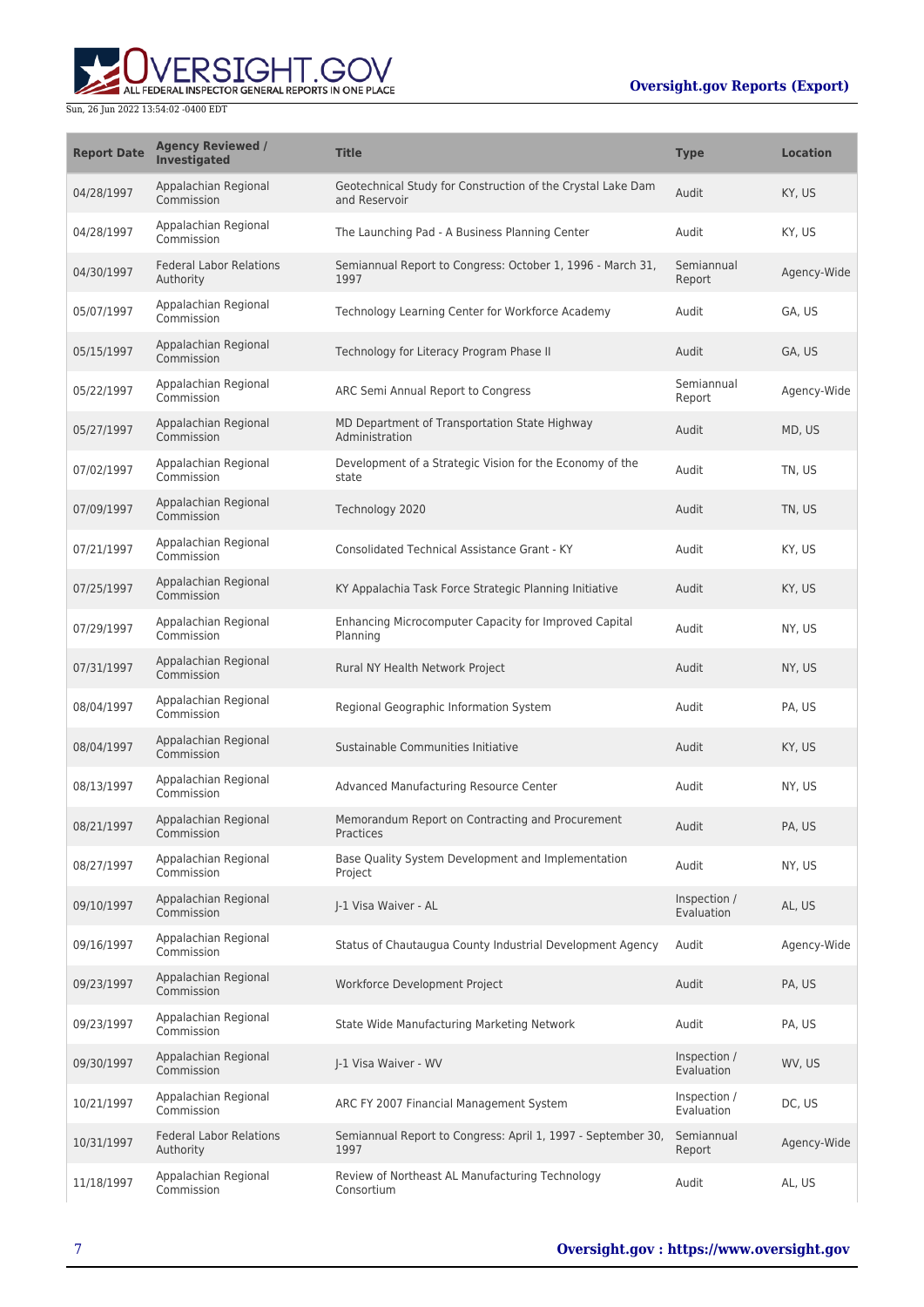

| <b>Report Date</b> | <b>Agency Reviewed /</b><br>Investigated | <b>Title</b>                                                                                 | <b>Type</b>                | <b>Location</b> |
|--------------------|------------------------------------------|----------------------------------------------------------------------------------------------|----------------------------|-----------------|
| 11/20/1997         | Appalachian Regional<br>Commission       | Distance Learning Expansion Project                                                          | Audit                      | MD, US          |
| 11/20/1997         | Appalachian Regional<br>Commission       | Integrated Microscope Facility                                                               | Audit                      | MD, US          |
| 11/25/1997         | Appalachian Regional<br>Commission       | ARC Semi Annual Report to Congress                                                           | Semiannual<br>Report       | Agency-Wide     |
| 11/27/1997         | Appalachian Regional<br>Commission       | High Performance Computing Equipment for Industry and<br>Academia                            | Audit                      | MD, US          |
| 12/18/1997         | Appalachian Regional<br>Commission       | <b>Consolidated Technical Assistance Grant - PA</b>                                          | Audit                      | PA, US          |
| 12/31/1997         | Appalachian Regional<br>Commission       | Tri-County Council for Western MD                                                            | Audit                      | MD, US          |
| 01/08/1998         | Appalachian Regional<br>Commission       | Review of Leadership and Civic Infrastructure Initiative Project Audit                       |                            | MS, US          |
| 01/12/1998         | Appalachian Regional<br>Commission       | Technology Development Incubator                                                             | Audit                      | SC, US          |
| 01/13/1998         | Appalachian Regional<br>Commission       | <b>Consolidated Technical Assistance Grant - TN</b>                                          | Audit                      | TN, US          |
| 01/16/1998         | Appalachian Regional<br>Commission       | International Business Development in Appalachia TN                                          | Audit                      | TN, US          |
| 02/02/1998         | Appalachian Regional<br>Commission       | Internal Strategic Planning                                                                  | Audit                      | AL, US          |
| 02/04/1998         | Appalachian Regional<br>Commission       | J-1 Visa Waiver - NC                                                                         | Inspection /<br>Evaluation | Agency-Wide     |
| 02/13/1998         | Appalachian Regional<br>Commission       | Morehead State University/St. Clair Medical Center Child Care<br>Center                      | Audit                      | GA, US          |
| 02/13/1998         | Appalachian Regional<br>Commission       | Historic Resource Development Project                                                        | Audit                      | KY, US          |
| 02/26/1998         | Appalachian Regional<br>Commission       | Report of Applying Agreed-Upon Procedures - Appalachian<br>School of Law                     | Audit                      | VA, US          |
| 02/26/1998         | Appalachian Regional<br>Commission       | VA Department of Housing and Community Development                                           | Audit                      | VA, US          |
| 02/28/1998         | Office of Personnel<br>Management        | Report on the Use of Silent PPOs In The Federal Employees<br>Health Benefits Program         | Other                      |                 |
| 03/10/1998         | Appalachian Regional<br>Commission       | Marketing and Business Expansion Program                                                     | Audit                      | PA, US          |
| 03/11/1998         | Appalachian Regional<br>Commission       | Report of Applying Agreed-Upon Procedures                                                    | Audit                      | WV, US          |
| 03/12/1998         | Appalachian Regional<br>Commission       | Manufacturing Assistance Center                                                              | Audit                      | PA, US          |
| 03/13/1998         | Appalachian Regional<br>Commission       | Clay County Board of Health                                                                  | Audit                      | WV, US          |
| 03/16/1998         | Appalachian Regional<br>Commission       | I-1 Visa Waiver - TN                                                                         | Inspection /<br>Evaluation | Agency-Wide     |
| 03/17/1998         | Appalachian Regional<br>Commission       | Report of Applying Agreed-Upon Procedures - The Economic<br>Planning and Development Council | Audit                      | PA, US          |
| 03/18/1998         | Appalachian Regional<br>Commission       | J-1 Visa Waiver - GA                                                                         | Inspection /<br>Evaluation | GA, US          |
| 03/20/1998         | Appalachian Regional<br>Commission       | Report of Applying Agreed-Upon Procedures - The PA State<br>University                       | Audit                      | PA, US          |
| 03/25/1998         | Appalachian Regional<br>Commission       | Textile and Carpet Information Exchange Service<br>Demonstration                             | Audit                      | GA, US          |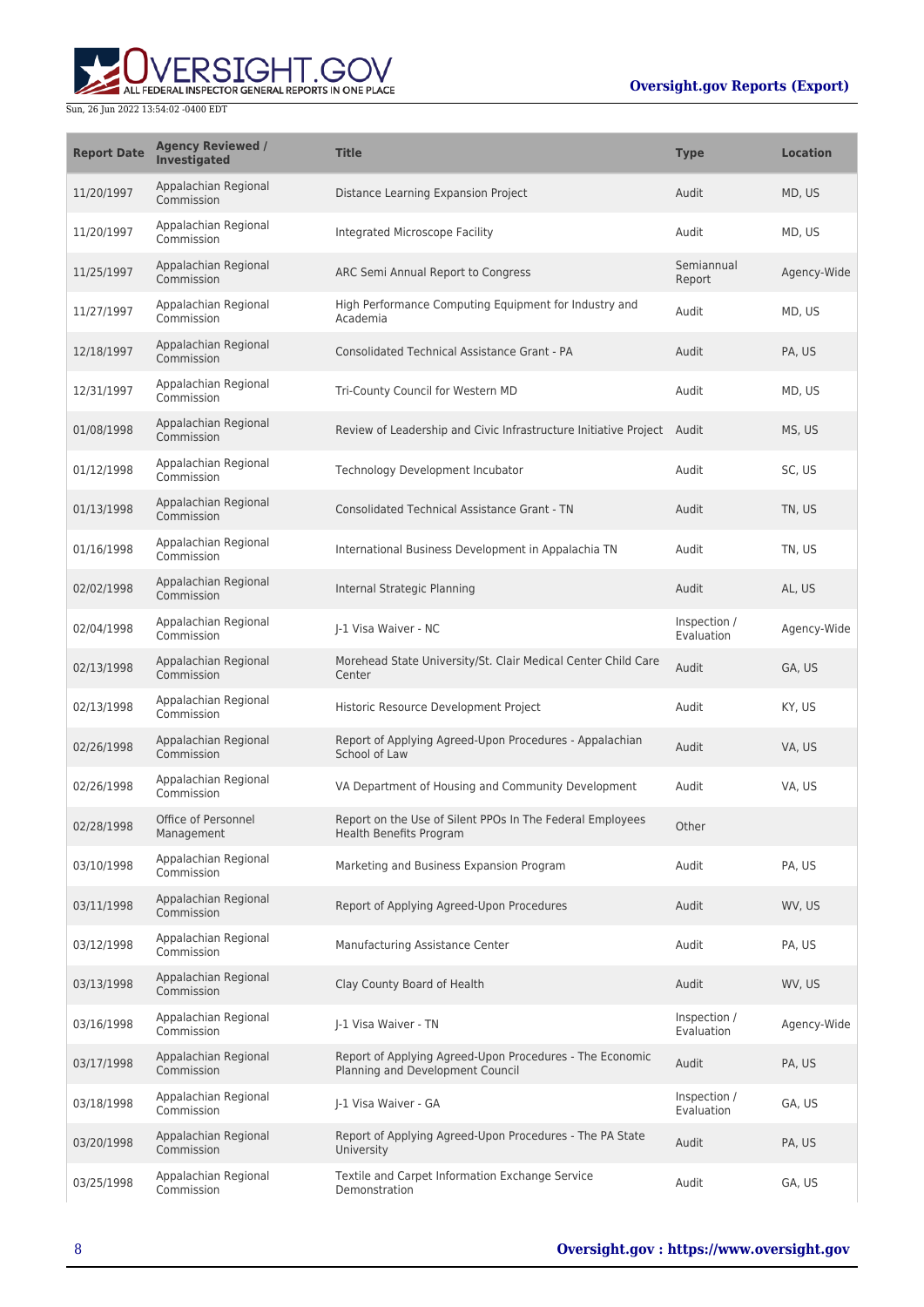

| <b>Report Date</b> | <b>Agency Reviewed /</b><br>Investigated    | <b>Title</b>                                                                        | <b>Type</b>                | <b>Location</b> |
|--------------------|---------------------------------------------|-------------------------------------------------------------------------------------|----------------------------|-----------------|
| 03/26/1998         | Appalachian Regional<br>Commission          | Survey Report of ARC Grants Awarded for infrastructure<br>Project                   | Inspection /<br>Evaluation | DC, US          |
| 03/31/1998         | Appalachian Regional<br>Commission          | Customized Industrial Training                                                      | Audit                      | TN, US          |
| 03/31/1998         | Appalachian Regional<br>Commission          | DeKalb Solid Waste Landfill                                                         | Audit                      | MS, US          |
| 03/31/1998         | Appalachian Regional<br>Commission          | Kemper County Lake Assess Road                                                      | Audit                      | MS, US          |
| 03/31/1998         | Appalachian Regional<br>Commission          | Community Oriented Health Care Project                                              | Audit                      | WV, US          |
| 04/08/1998         | Appalachian Regional<br>Commission          | Report of Applying Agreed-Upon Procedures - Fay-Penn<br>Economic CouncilDecelopment | Audit                      | PA, US          |
| 04/13/1998         | <b>Federal Labor Relations</b><br>Authority | Semiannual Report to Congress: October 1, 1997 - March 31,<br>1998                  | Semiannual<br>Report       | Agency-Wide     |
| 04/15/1998         | Appalachian Regional<br>Commission          | Deleware-Chenango-Madison-Otsego Career Academy                                     | Audit                      | NY, US          |
| 04/15/1998         | Appalachian Regional<br>Commission          | Northwest PA Regional Planning and Development<br>Commission                        | Audit                      | PA, US          |
| 04/15/1998         | Appalachian Regional<br>Commission          | Phase I, Equipment Project                                                          | Audit                      | KY, US          |
| 04/17/1998         | Appalachian Regional<br>Commission          | Big Sandy Telecommunications Center Phases I                                        | Audit                      | KY, US          |
| 04/24/1998         | Appalachian Regional<br>Commission          | Internationalization of KY Appalachian Counties                                     | Audit                      | KY, US          |
| 04/30/1998         | Appalachian Regional<br>Commission          | ARC Semi Annual Report to Congress                                                  | Semiannual<br>Report       | Agency-Wide     |
| 05/04/1998         | Appalachian Regional<br>Commission          | International Development Enhancement and Expansion<br>Project                      | Audit                      | WV, US          |
| 05/20/1998         | Appalachian Regional<br>Commission          | North GA Waste Management Project                                                   | Audit                      | GA, US          |
| 06/01/1998         | Appalachian Regional<br>Commission          | AL Export - A Targeted Export Assistance and Management<br><b>Training Program</b>  | Audit                      | AL, US          |
| 06/17/1998         | Appalachian Regional<br>Commission          | I-1 Visa Waiver - VA                                                                | Inspection /<br>Evaluation | Agency-Wide     |
| 06/18/1998         | Appalachian Regional<br>Commission          | J-1 Visa Waiver - AL                                                                | Inspection /<br>Evaluation | Agency-Wide     |
| 07/07/1998         | Appalachian Regional<br>Commission          | J-1 Visa Waiver - KY                                                                | Inspection /<br>Evaluation | Agency-Wide     |
| 08/07/1998         | Appalachian Regional<br>Commission          | Consolidated Technical Assistance Grant - OH                                        | Audit                      | OH, US          |
| 08/10/1998         | Appalachian Regional<br>Commission          | I-1 Visa Waiver - OH                                                                | Inspection /<br>Evaluation | Agency-Wide     |
| 08/19/1998         | Appalachian Regional<br>Commission          | Interagency Day Care Center Project                                                 | Audit                      | OH, US          |
| 08/25/1998         | Appalachian Regional<br>Commission          | Controls over Contracts/Grants with Expired Performance<br>Periods                  | Inspection /<br>Evaluation | DC, US          |
| 09/22/1998         | Appalachian Regional<br>Commission          | Rural Action Leadership and Civic Development Inititative                           | Audit                      | OH, US          |
| 09/22/1998         | Appalachian Regional<br>Commission          | Review of Funds for Appalachian Industrial Retraining                               | Audit                      | OH, US          |
| 10/06/1998         | Appalachian Regional<br>Commission          | J-1 Visa Waiver - PA                                                                | Inspection /<br>Evaluation | Agency-Wide     |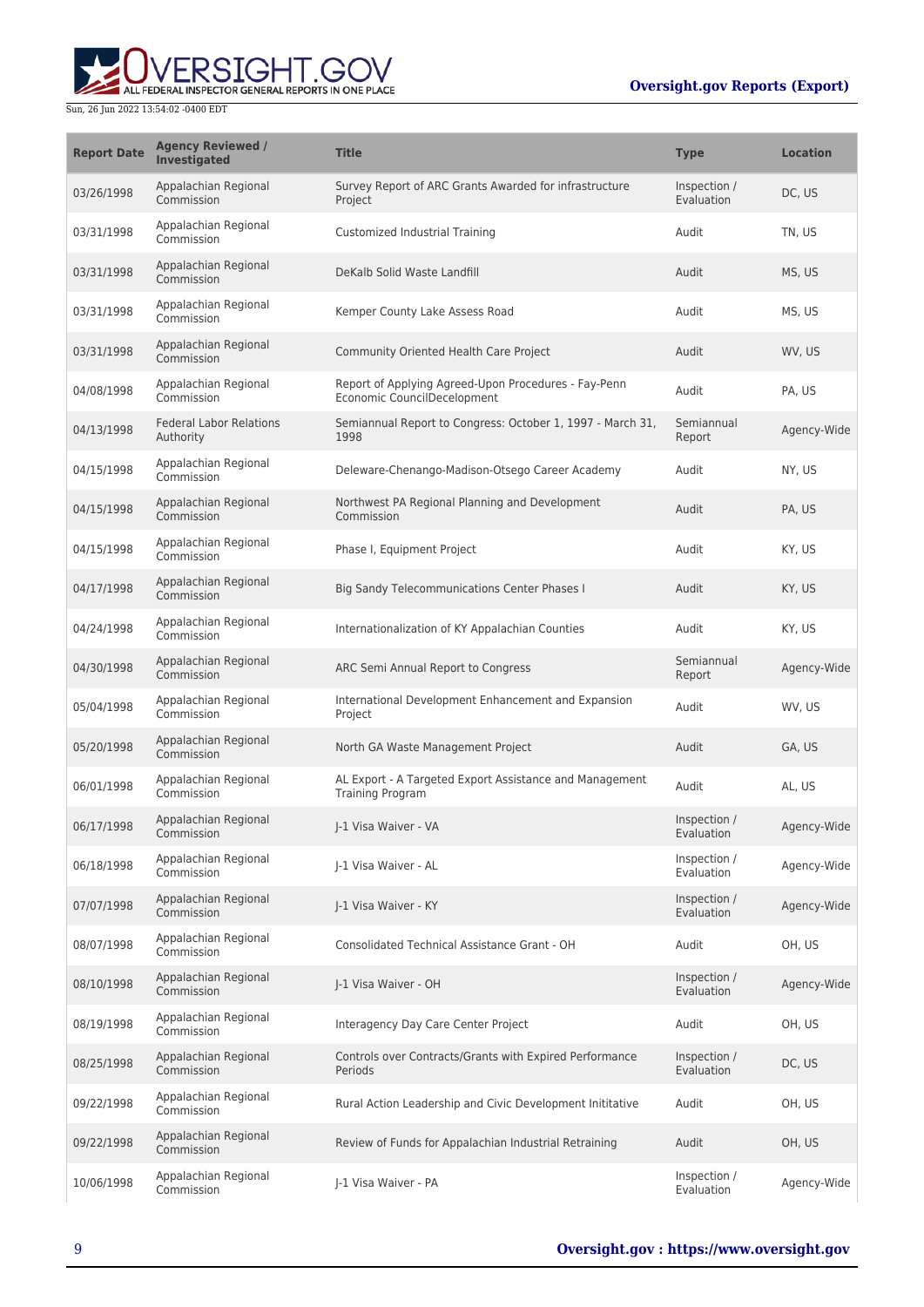# ERSIGHT.GOV ALL FEDERAL INSPECTOR GENERAL REPORTS IN ONE PLACE

| <b>Report Date</b> | <b>Agency Reviewed /</b><br><b>Investigated</b> | <b>Title</b>                                                                                                                   | <b>Type</b>                | <b>Location</b>              |
|--------------------|-------------------------------------------------|--------------------------------------------------------------------------------------------------------------------------------|----------------------------|------------------------------|
| 10/15/1998         | Appalachian Regional<br>Commission              | I-1 Visa Waiver - NY                                                                                                           | Inspection /<br>Evaluation | Agency-Wide                  |
| 10/30/1998         | <b>Federal Labor Relations</b><br>Authority     | Semiannual Report to Congress: April 1, 1998 - September 30,<br>1998                                                           | Semiannual<br>Report       | Agency-Wide                  |
| 11/20/1998         | Appalachian Regional<br>Commission              | Enhancement of Business School Technology                                                                                      | Audit                      | MD, US                       |
| 11/20/1998         | Appalachian Regional<br>Commission              | Tri-Cities Appalachian International Trading Network                                                                           | Audit                      | TN, US                       |
| 11/20/1998         | Appalachian Regional<br>Commission              | ARC Semi Annual Report to Congress                                                                                             | Semiannual<br>Report       | Agency-Wide                  |
| 12/02/1998         | Appalachian Regional<br>Commission              | Appalachian International Business Center                                                                                      | Audit                      | NC, US                       |
| 02/23/1999         | Appalachian Regional<br>Commission              | <b>Consolidated Technical Assistance Grant - MS</b>                                                                            | Audit                      | • MS, US<br>$\bullet$ MS, US |
| 02/26/1999         | Appalachian Regional<br>Commission              | Review Report on Buckhorn Leadership Initiative                                                                                | Audit                      | KY, US                       |
| 03/10/1999         | Appalachian Regional<br>Commission              | Lake Cumberland Regional Justice and Victims Advocacy<br>Project                                                               | Audit                      | KY, US                       |
| 03/17/1999         | Appalachian Regional<br>Commission              | Controls over Contracts/Grants with Expired Performance<br>Periods                                                             | Inspection /<br>Evaluation | DC, US                       |
| 03/22/1999         | Appalachian Regional<br>Commission              | Review of Economic Development Information System                                                                              | Audit                      | SC, US                       |
| 03/22/1999         | Appalachian Regional<br>Commission              | Review of Telecommunications Adding Rural Counties to<br>AppNet                                                                | Audit                      | SC, US                       |
| 03/22/1999         | Appalachian Regional<br>Commission              | Review of Internet Training Facilities Project                                                                                 | Audit                      | SC, US                       |
| 03/24/1999         | Appalachian Regional<br>Commission              | Review of Science and Math to go Project                                                                                       | Audit                      | SC, US                       |
| 03/25/1999         | Appalachian Regional<br>Commission              | Review of the McCreary County Educational Development<br>Foundation                                                            | Audit                      | KY, US                       |
| 03/31/1999         | Office of Personnel<br>Management               | Semiannual Report to Congress October 1, 1998 - March 31,<br>1999                                                              | Semiannual<br>Report       | Agency-Wide                  |
| 03/31/1999         | Appalachian Regional<br>Commission              | Review of The Presbyterian Child Welfare Agency - Breathitt<br>Montessori Pre-School Relocation                                | Audit                      | KY, US                       |
| 03/31/1999         | Appalachian Regional<br>Commission              | Review of The Presbyterian Child Welfare Agency                                                                                | Audit                      | KY, US                       |
| 04/14/1999         | <b>Federal Labor Relations</b><br>Authority     | Management Letter- Reviewing and Revising Pre 1995<br>Delegations of Authority, Memoranda of Understanding and<br>Instructions | Other                      | Agency-Wide                  |
| 04/22/1999         | Appalachian Regional<br>Commission              | J-1 Visa Waiver - AL                                                                                                           | Inspection /<br>Evaluation | Agency-Wide                  |
| 04/30/1999         | Appalachian Regional<br>Commission              | <b>GA RLF</b>                                                                                                                  | Audit                      | GA, US                       |
| 04/30/1999         | <b>Federal Labor Relations</b><br>Authority     | Semiannual Report to Congress: October 1, 1998 - March 31,<br>1999                                                             | Semiannual<br>Report       | Agency-Wide                  |
| 05/05/1999         | Appalachian Regional<br>Commission              | Review of AL Strategic Plan for Telecommunications                                                                             | Audit                      | AL, US                       |
| 05/05/1999         | Appalachian Regional<br>Commission              | Review of Consolidated Technical Assistance Program                                                                            | Audit                      | AL, US                       |
| 05/14/1999         | Appalachian Regional<br>Commission              | Review of Debkilb County Tourism/Business Development<br>Center                                                                | Audit                      | AL, US                       |
| 05/26/1999         | Appalachian Regional<br>Commission              | Survey Report - Review of Jefferson County Distance Learning                                                                   | Audit                      | AL, US                       |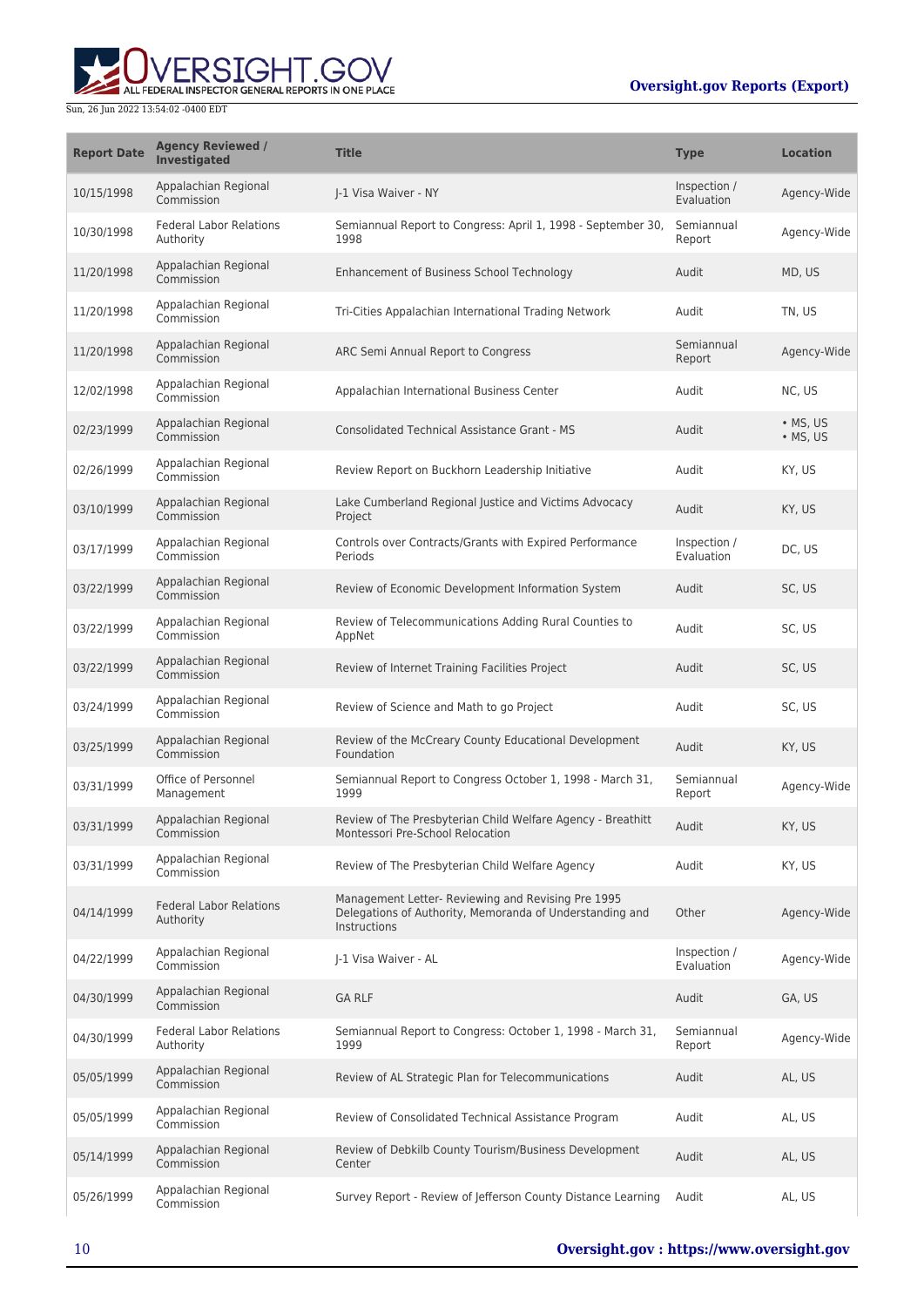

| <b>Report Date</b> | <b>Agency Reviewed /</b><br>Investigated    | <b>Title</b>                                                              | <b>Type</b>                | <b>Location</b> |
|--------------------|---------------------------------------------|---------------------------------------------------------------------------|----------------------------|-----------------|
| 06/02/1999         | Appalachian Regional<br>Commission          | ARC Semi Annual Report to Congress                                        | Semiannual<br>Report       | Agency-Wide     |
| 07/01/1999         | Appalachian Regional<br>Commission          | Review of Entrepreneurial Education Project                               | Audit                      | GA, US          |
| 07/01/1999         | Appalachian Regional<br>Commission          | <b>Consolidated Technical Assistance Grant - WV</b>                       | Audit                      | WV, US          |
| 07/08/1999         | Appalachian Regional<br>Commission          | Southwest Regional Jail/Industrial Park Water Project                     | Audit                      | WV, US          |
| 08/05/1999         | Appalachian Regional<br>Commission          | Survey of Timeliness of Claims Processing & Follow-up Action              | Inspection /<br>Evaluation | DC, US          |
| 08/25/1999         | Appalachian Regional<br>Commission          | J-1 Visa Waiver - NY                                                      | Inspection /<br>Evaluation | Agency-Wide     |
| 08/25/1999         | Appalachian Regional<br>Commission          | Training Tomorrow's Workforce                                             | Audit                      | KY, US          |
| 08/31/1999         | Appalachian Regional<br>Commission          | Northern Tier Regional Planning and Development Council                   | Audit                      | PA, US          |
| 08/31/1999         | Appalachian Regional<br>Commission          | TN Quality Award Alliance Global Market Development Phase<br>$\mathbf{H}$ | Audit                      | TN, US          |
| 09/03/1999         | Appalachian Regional<br>Commission          | <b>NC Technical Assistance</b>                                            | Audit                      | NC, US          |
| 09/15/1999         | Appalachian Regional<br>Commission          | PA Department of Community and Economic Development                       | Audit                      | PA, US          |
| 09/20/1999         | Appalachian Regional<br>Commission          | TN Regional Entrepreneurial initiative                                    | Audit                      | TN, US          |
| 09/24/1999         | Appalachian Regional<br>Commission          | Rockcastle County Economic Development Initiative                         | Audit                      | KY, US          |
| 09/29/1999         | Appalachian Regional<br>Commission          | Grant Agreement Expenditures Audit NC                                     | Audit                      | NC, US          |
| 09/30/1999         | Office of Personnel<br>Management           | Semiannual Report to Congress April 1, 1999 - September 30,<br>1999       | Semiannual<br>Report       | Agency-Wide     |
| 09/30/1999         | Appalachian Regional<br>Commission          | I-1 Visa Waiver - AL                                                      | Inspection /<br>Evaluation | Agency-Wide     |
| 09/30/1999         | Appalachian Regional<br>Commission          | Facilities Master Planning Project                                        | Audit                      | OH, US          |
| 09/30/1999         | Appalachian Regional<br>Commission          | Review of Rural Health and Wellness Program                               | Audit                      | KY, US          |
| 10/07/1999         | <b>Federal Labor Relations</b><br>Authority | Semiannual Report to Congress: April 1, 1999 - September 30,<br>1999      | Semiannual<br>Report       | Agency-Wide     |
| 10/20/1999         | Appalachian Regional<br>Commission          | OH University Southern Campus Technology Outreach Center                  | Audit                      | OH, US          |
| 10/20/1999         | Appalachian Regional<br>Commission          | Review of Welding Laboratory/Classroom Project                            | Audit                      | NY, US          |
| 10/22/1999         | Appalachian Regional<br>Commission          | Review of Wrap Around Child Care Project                                  | Audit                      | NY, US          |
| 10/27/1999         | Appalachian Regional<br>Commission          | Review of Southern Tier Rail Line Development Project                     | Audit                      | NY, US          |
| 10/27/1999         | Appalachian Regional<br>Commission          | Review of Rail line Preservation Project                                  | Audit                      | NY, US          |
| 10/28/1999         | Appalachian Regional<br>Commission          | Purchasing of Goods and Services                                          | Inspection /<br>Evaluation | DC, US          |
| 11/01/1999         | Appalachian Regional<br>Commission          | ARC Semi Annual Report to Congress                                        | Semiannual<br>Report       | Agency-Wide     |